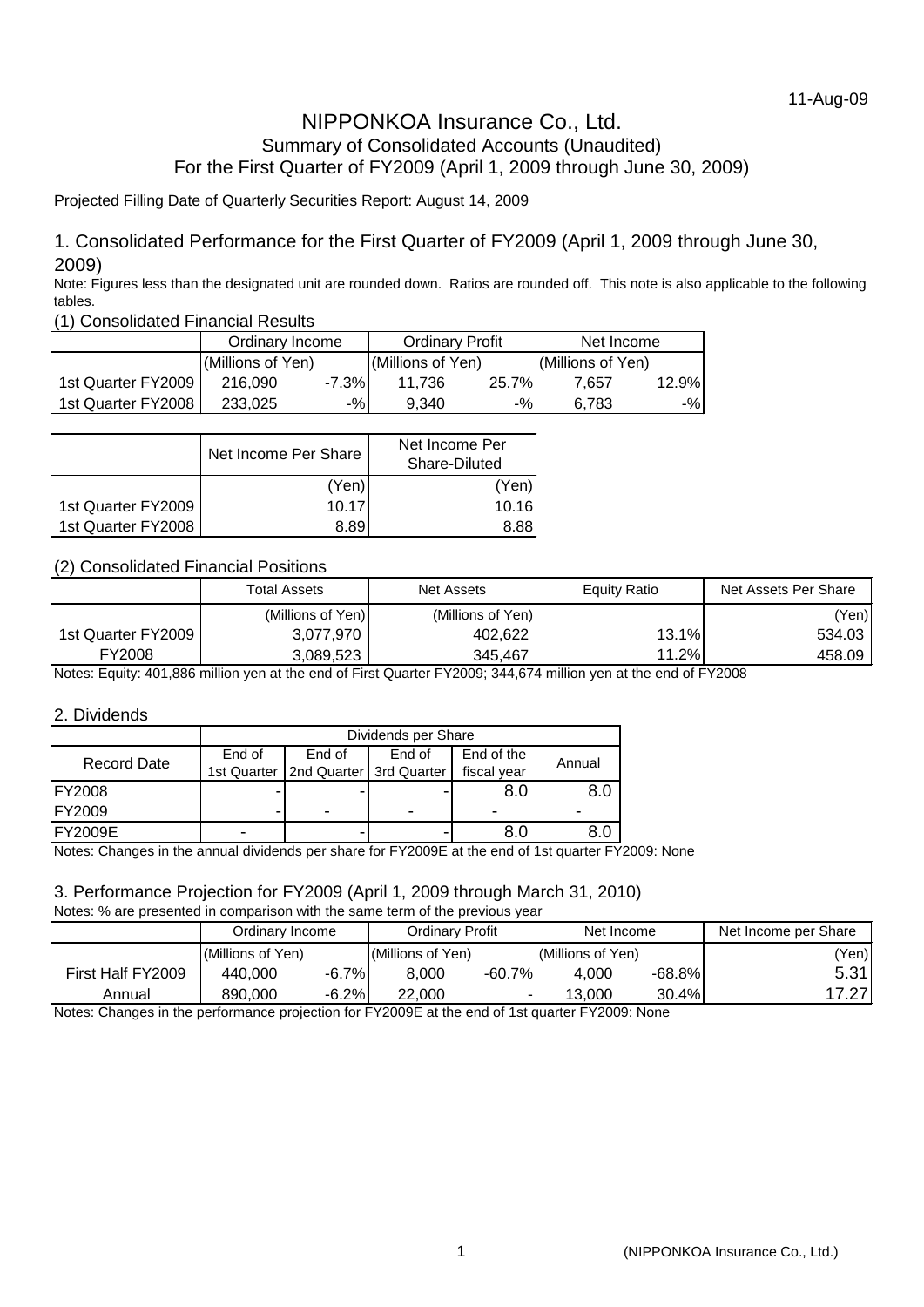## 4. Miscellaneous

(1) Changes in the significant subsidiaries during this period (changes in specified subsidiaries resulting in alteration in consolidation scope): None

(2) Applications of simplified accounting and characteristic accounting for quarterly consolidated financial summary: None

(3) Changes in accounting principles and procedures and changes in presentation methods for quarterly consolidated financial summary:

Changes due to the revision of accounting standards: None

Changes due to other factors: None

(4) Number of outstanding shares (common stock):

Number of shares outstanding at the end of period (including treasury stock):

First Quarter FY2009: 816,743,118 shares; FY2008: 816,743,118 shares

Number of treasury stock at the end of period:

First Quarter FY2009: 64,200,914 shares; FY2008: 64,339,041 shares

Average number of shares during this period:

First Quarter FY2009: 752,461,044 shares; First Quarter FY2008: 762,251,559 shares

#### Cautionary Statement

Estimates, projections, targets and other statements contained in this material that are not historical facts are forward-looking statements about the future performance and plans of NIPPONKOA Insurance Co., Ltd. (the "Company"). Such forward-looking statements are based on the Company's assumptions and beliefs in light of the information currently available to it. Therefore, these statements do not guarantee future performance, but involve risks and uncertainties. The Company cautions you that a number of important factors could cause actual results to differ materially from those contained in the forward-looking statements. Such factors include, but are not limited to, (1) general economic conditions in the Company's market, mainly Japan, (2) business conditions in the insurance industry, especially, increased competition, (3) fluctuation of exchange rates, and (4) the regulatory environment.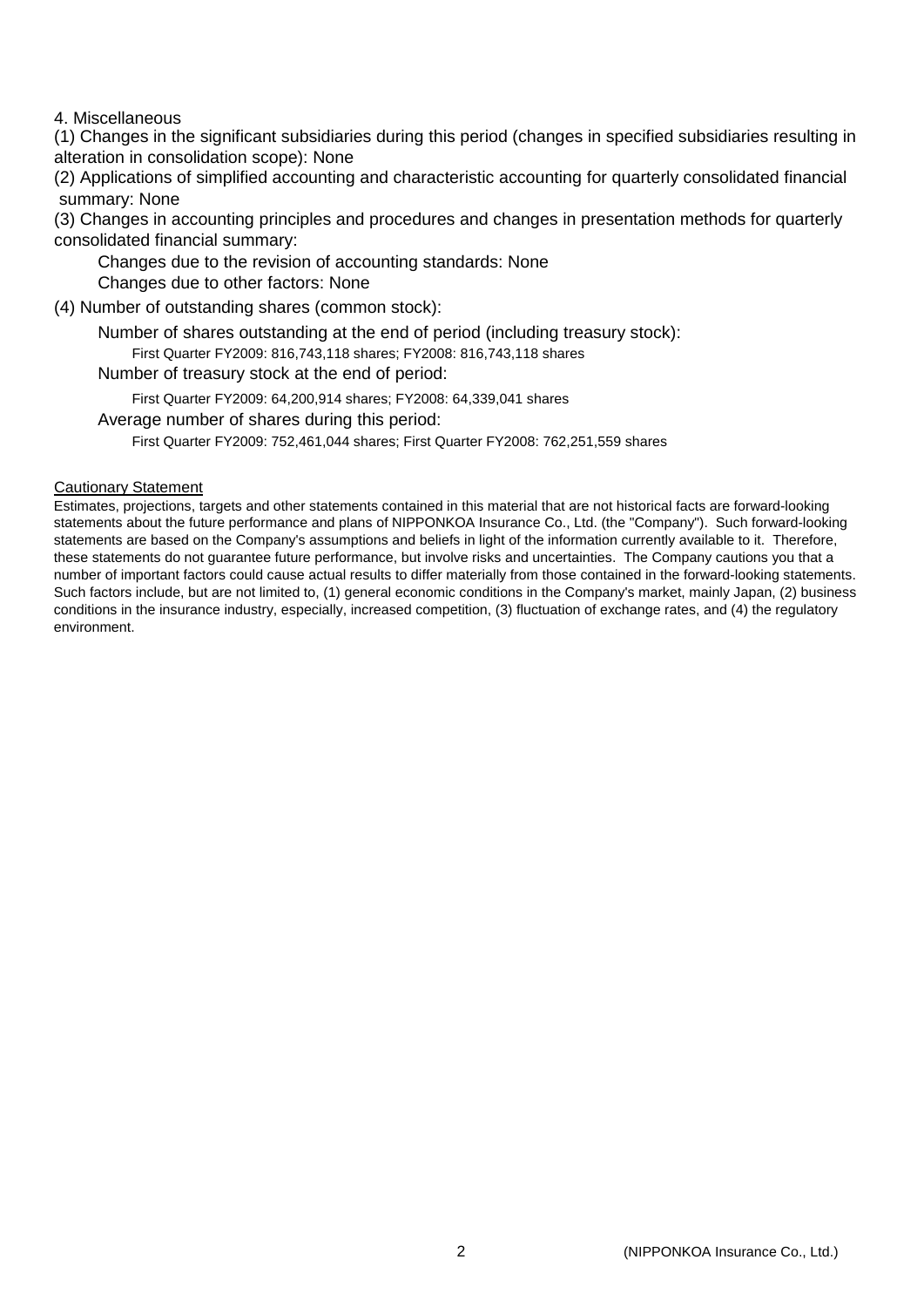(Unaudited)

# Consolidated Interim Balance Sheet (Summary)

|                                                      |                       | (Millions of Yen)                                  |
|------------------------------------------------------|-----------------------|----------------------------------------------------|
|                                                      | <b>This Quarter</b>   | Previous Fiscal Year                               |
|                                                      | (As of June 30, 2009) | Summarized Balance Sheet<br>(As of March 31, 2009) |
|                                                      | Amount                | Amount                                             |
| Assets                                               |                       |                                                    |
| Cash and deposits                                    | 87,052                | 113,074                                            |
| Call loans                                           | 21,611                | 16,043                                             |
| Receivables under resale agreement                   | 29,995                | 29,996                                             |
| Receivables under securities borrowing transactions  | 29,000                | 32,127                                             |
| Monetary receivables bought                          | 12,242                | 41,300                                             |
| Money in trust                                       | 84,876                | 74,843                                             |
| Investments in securities                            | 2,195,947             | 2,134,547                                          |
| Loans                                                | 245,772               | 242,215                                            |
| Tangible fixed assets                                | 128,798               | 129,928                                            |
| Intangible fixed assets                              | 1,141                 | 1,146                                              |
| Other assets                                         | 166,653               | 167,746                                            |
| Deferred tax assets                                  | 77,093                | 108,748                                            |
| Reserve for doubtful accounts                        | $-2,217$              | $-2,195$                                           |
| <b>Total assets</b>                                  | 3,077,970             | 3,089,523                                          |
| Liabilities                                          |                       |                                                    |
| Underwriting fund                                    | 2,551,356             | 2,557,377                                          |
| Reserve for outstanding claims                       | 291,980)              | 290,239)                                           |
| Underwriting reserves                                | $2,259,376$ )         | 2,267,137)                                         |
| <b>Other liabilities</b>                             | 96,048                | 155,289                                            |
| Reserve for retirement benefits                      | 22,528                | 22,007                                             |
| Reserve for bonuses                                  | 1,569                 | 6,127                                              |
| Reserve for bonuses to directors                     |                       | 11                                                 |
| Reserve under special law                            | 3,730                 | 3,060                                              |
| Reserve for price fluctuations                       | $3,730$ )             | 3,060)                                             |
| Deferred tax liabilities                             | 41                    | 37                                                 |
| Negative goodwill                                    | 73                    | 146                                                |
| <b>Total liabilities</b>                             | 2,675,347             | 2,744,056                                          |
| <b>Net Assets</b>                                    |                       |                                                    |
| Shareholders' equity                                 |                       |                                                    |
| Share capital                                        | 91,249                | 91,249                                             |
| Capital surplus                                      | 46,702                | 46,702                                             |
| Retained earnings                                    | 171,579               | 169,993                                            |
| Treasury stock                                       | $-57,993$             | $-58,122$                                          |
| Total shareholders' equity                           | 251,536               | 249,822                                            |
| Valuation and translation adjustments                |                       |                                                    |
| Net unrealized gain on available-for-sale securities | 153,027               | 97,349                                             |
| Deferred gains from hedging transactions             | 2,919                 | 3,700                                              |
| Foreign currency translation adjustments             | $-5,597$              | $-6,198$                                           |
| Total valuation and translation adjustments          | 150,349               | 94,851                                             |
| Subscription rights to shares                        | 376                   | 458                                                |
| Minority interest                                    | 359                   | 334                                                |
| Total net assets                                     | 402,622               | 345,467                                            |
| Total liabilities and net assets                     | 3,077,970             | 3,089,523                                          |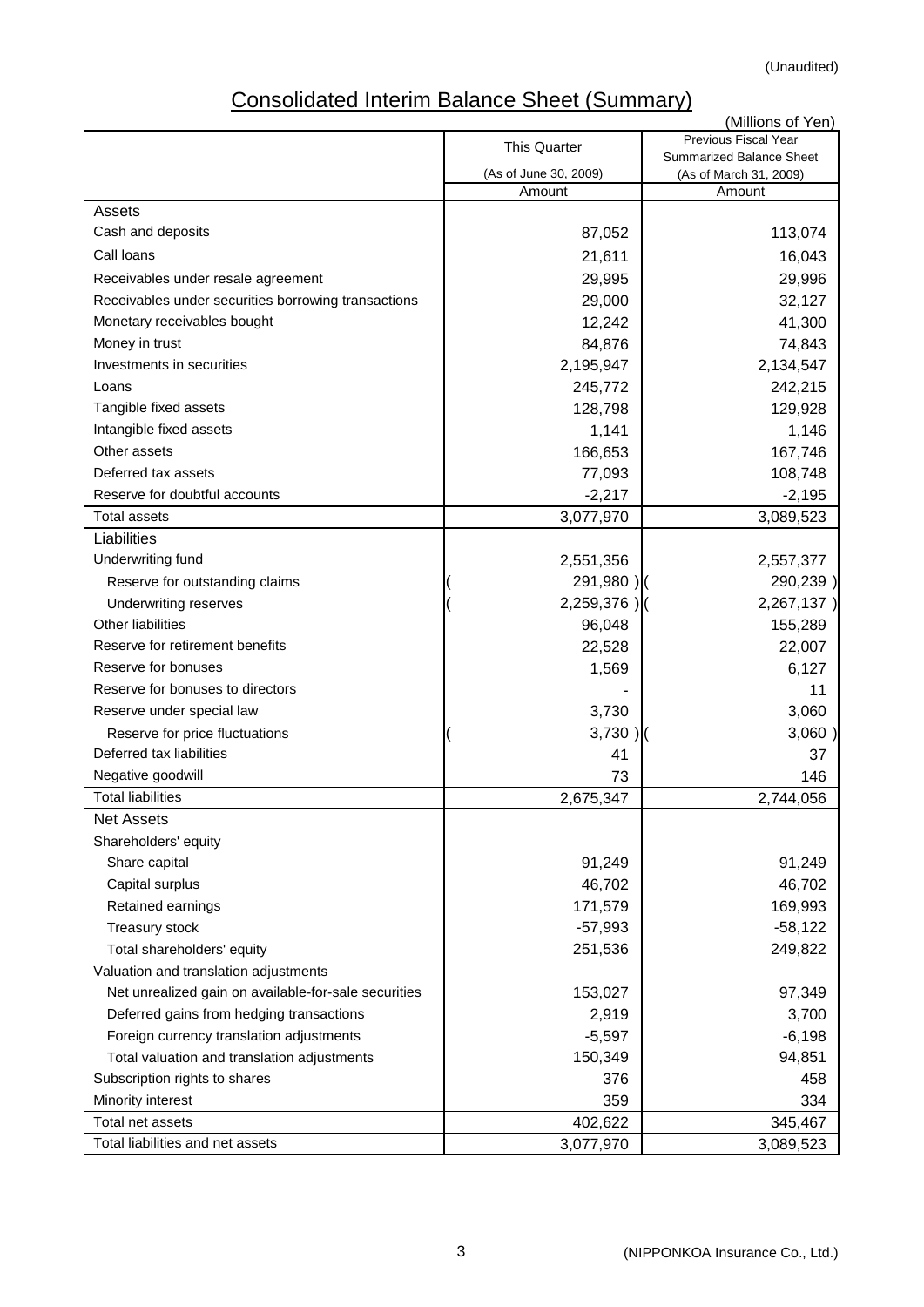# Consolidated Income Statement (Summary)

|                                                   |                       | (Millions of Yen)     |
|---------------------------------------------------|-----------------------|-----------------------|
|                                                   |                       |                       |
|                                                   | 1st Quarter of FY2008 | 1st Quarter of FY2009 |
|                                                   | From Apr. 1, 2008     | From Apr. 1, 2009     |
|                                                   | To Jun. 30, 2008      | To Jun. 30, 2009      |
|                                                   | Amount                | Amount                |
| Ordinary income                                   | 233,025               | 216,090               |
| Underwriting income                               | 217,310               | 201,440               |
| (Net premiums written                             | 176,991               | 164,859               |
| Deposit premiums from policyholders               | 16,049                | 7,477                 |
| Investment income on deposit premiums             | 6,755                 | 5,876                 |
| Life insurance premiums                           | 16,426                | 15,252                |
| Reversal of underwriting reserves                 |                       | 7,462                 |
| Investment income                                 | 14,697                | 14,434                |
| Interest and dividends                            | 18,781                | 16,243                |
| Gain on money in trust                            | 683                   | 737                   |
| Gain on sale of securities                        | 1,069                 | 2,015                 |
| Transfer of investment income on deposit premiums | $-6,755$              | $-5,876$              |
| Other ordinary income                             | 1,017                 | 216                   |
| Ordinary expenses                                 | 223,685               | 204,353               |
| Underwriting expenses                             | 185,243               | 167,602               |
| Net losses paid                                   | 99,106                | 98,837                |
| Loss adjustment expenses                          | 8,741                 | 8,917                 |
| Net commissions and brokerage expenses            | 31,298                | 29,546                |
| Maturity refunds to policyholders                 | 33,355                | 25,540                |
| Life insurance claims                             | 2,678                 | 2,981                 |
| Provision of reserve for outstanding claims       | 4,594                 | 1,527                 |
| Provision of underwriting reserves                | 5,152                 |                       |
| Investment expenses                               | 3,801                 | 2,219                 |
| Loss on money in trust                            | 11                    | 273                   |
| Loss on sale of securities                        | 990                   | 478                   |
| Revaluation loss on securities                    | 640                   | 185                   |
| Operating and administrative expenses             | 34,451                | 34,355                |
| Other ordinary expenses                           | 189                   | 176                   |
| (Interest expense                                 | 37)                   | 33                    |
| Ordinary profit                                   | 9,340                 | 11,736                |
| Special income                                    | 11                    | 0                     |
| Special loss                                      | 766                   | 1,262                 |
| ( Provision of reserve under special law          | 680                   | 670                   |
| ((Reserve for price fluctuations                  | $680$ )) $($          | 670)                  |
| Others                                            | 86                    | 592                   |
| Income before income taxes<br>Income taxes        | 8,584                 | 10,474                |
|                                                   | 1,450<br>340          | 73                    |
| Tax adjustment                                    |                       | 2,735                 |
| Minority interests                                | 9                     | 7                     |
| Net income                                        | 6,783                 | 7,657                 |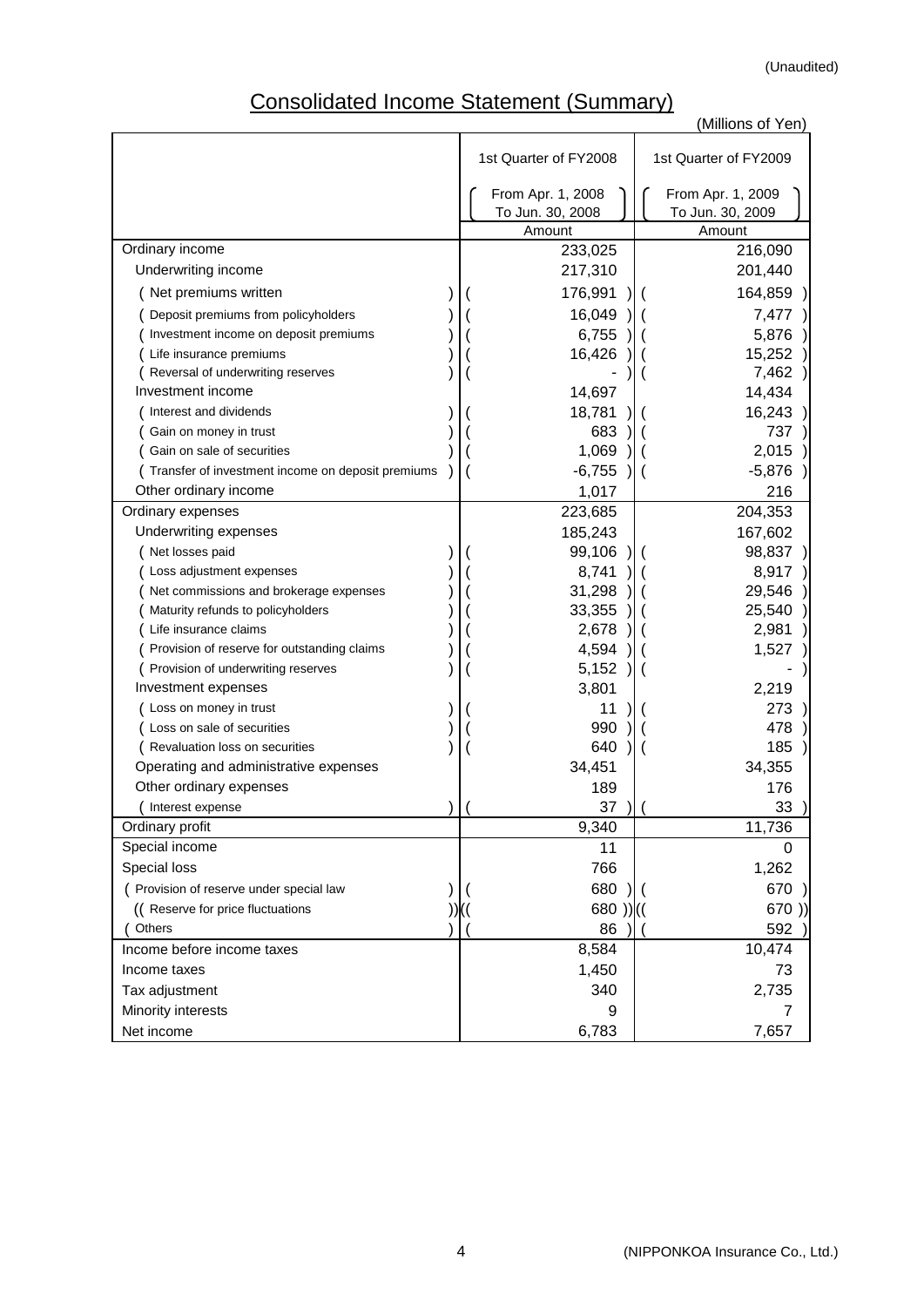| ັ<br>╯               |         |                       |            |         |                       | (Millions of Yen) |
|----------------------|---------|-----------------------|------------|---------|-----------------------|-------------------|
|                      |         | 1st Quarter of FY2008 |            |         | 1st Quarter of FY2009 |                   |
|                      |         | From April 1, 2008    |            |         | From April 1, 2009    |                   |
|                      |         | To June 30, 2008      |            |         | To June 30, 2009      |                   |
|                      | Amount  | Proportion            | % Increase | Amount  | Proportion            | % Increase        |
|                      |         | $\%$                  | %          |         | %                     | %                 |
| Fire & allied lines  | 32,782  | 17.0                  | 0.5        | 30,000  | 16.8                  | $-8.5$            |
| Marine               | 5,498   | 2.8                   | $-10.1$    | 3,947   | $2.2^{\circ}$         | $-28.2$           |
| Personal accident    | 15,399  | 8.0                   | $-8.4$     | 14,584  | 8.1                   | $-5.3$            |
| Voluntary automobile | 86,332  | 44.6                  | $-1.4$     | 85,064  | 47.5                  | $-1.5$            |
| CALI                 | 26,773  | 13.9                  | $-3.3$     | 19,982  | 11.1                  | $-25.4$           |
| Other                | 26,484  | 13.7                  | 2.4        | 25,725  | 14.3                  | $-2.9$            |
| Total                | 193,270 | 100.0                 | $-1.7$     | 179,305 | 100.0                 | $-7.2$            |

# Direct Premiums Written by Line, Excluding Deposit Premiums of Savings-type Policies (Consolidated)

# Net Premiums Written by Line (Consolidated)

|                      |         |                       |            |         |                       | (Millions of Yen) |  |
|----------------------|---------|-----------------------|------------|---------|-----------------------|-------------------|--|
|                      |         | 1st Quarter of FY2008 |            |         | 1st Quarter of FY2009 |                   |  |
|                      |         | From April 1, 2008    |            |         | From April 1, 2009    |                   |  |
|                      |         | To June 30, 2008      |            |         | To June 30, 2009      |                   |  |
|                      | Amount  | Proportion            | % Increase | Amount  | Proportion            | % Increase        |  |
|                      |         | %                     | %          |         | %                     | %                 |  |
| Fire & allied lines  | 23,823  | 13.5                  | $-0.1$     | 21,349  | 13.0                  | $-10.4$           |  |
| Marine               | 4,736   | 2.7                   | $-10.2$    | 3,407   | 2.1                   | $-28.1$           |  |
| Personal accident    | 15,359  | 8.7                   | $-10.5$    | 14,639  | 8.9                   | $-4.7$            |  |
| Voluntary automobile | 86,129  | 48.6                  | $-1.5$     | 84,790  | 51.4                  | $-1.6$            |  |
| CALI                 | 22,304  | 12.6                  | $-4.2$     | 16,867  | 10.2                  | $-24.4$           |  |
| Other                | 24,637  | 13.9                  | 3.2        | 23,804  | 14.4                  | $-3.4$            |  |
| Total                | 176,991 | 100.0                 | $-2.1$     | 164,859 | 100.0                 | $-6.9$            |  |

# Net Losses Paid (Consolidated)

|                      |        |                       |            |                       |                    | (Millions of Yen) |  |
|----------------------|--------|-----------------------|------------|-----------------------|--------------------|-------------------|--|
|                      |        | 1st Quarter of FY2008 |            | 1st Quarter of FY2009 |                    |                   |  |
|                      |        | From April 1, 2008    |            |                       | From April 1, 2009 |                   |  |
|                      |        | To June 30, 2008      |            |                       | To June 30, 2009   |                   |  |
|                      | Amount | Proportion            | % Increase | Amount                | Proportion         | % Increase        |  |
|                      |        | %                     | %          |                       | %                  | $\%$              |  |
| Fire & allied lines  | 9,442  | 9.5                   | $-4.2$     | 10,780                | 10.9               | 14.2              |  |
| Marine               | 1,340  | 1.4                   | $-35.1$    | 2,063                 | 2.1                | 53.9              |  |
| Personal accident    | 8,003  | 8.1                   | 10.7       | 7,594                 | 7.7                | $-5.1$            |  |
| Voluntary automobile | 49.914 | 50.3                  | 0.6        | 49,191                | 49.8               | $-1.4$            |  |
| CALI                 | 18,361 | 18.5                  | 0.3        | 17,809                | 18.0               | $-3.0$            |  |
| Other                | 12,043 | 12.2                  | 9.5        | 11,399                | 11.5               | $-5.3$            |  |
| Total                | 99,106 | 100.0                 | 1.1        | 98,837                | 100.0              | $-0.3$            |  |

Notes: Figures in the above tables are before offsetting of internal transactions among segments.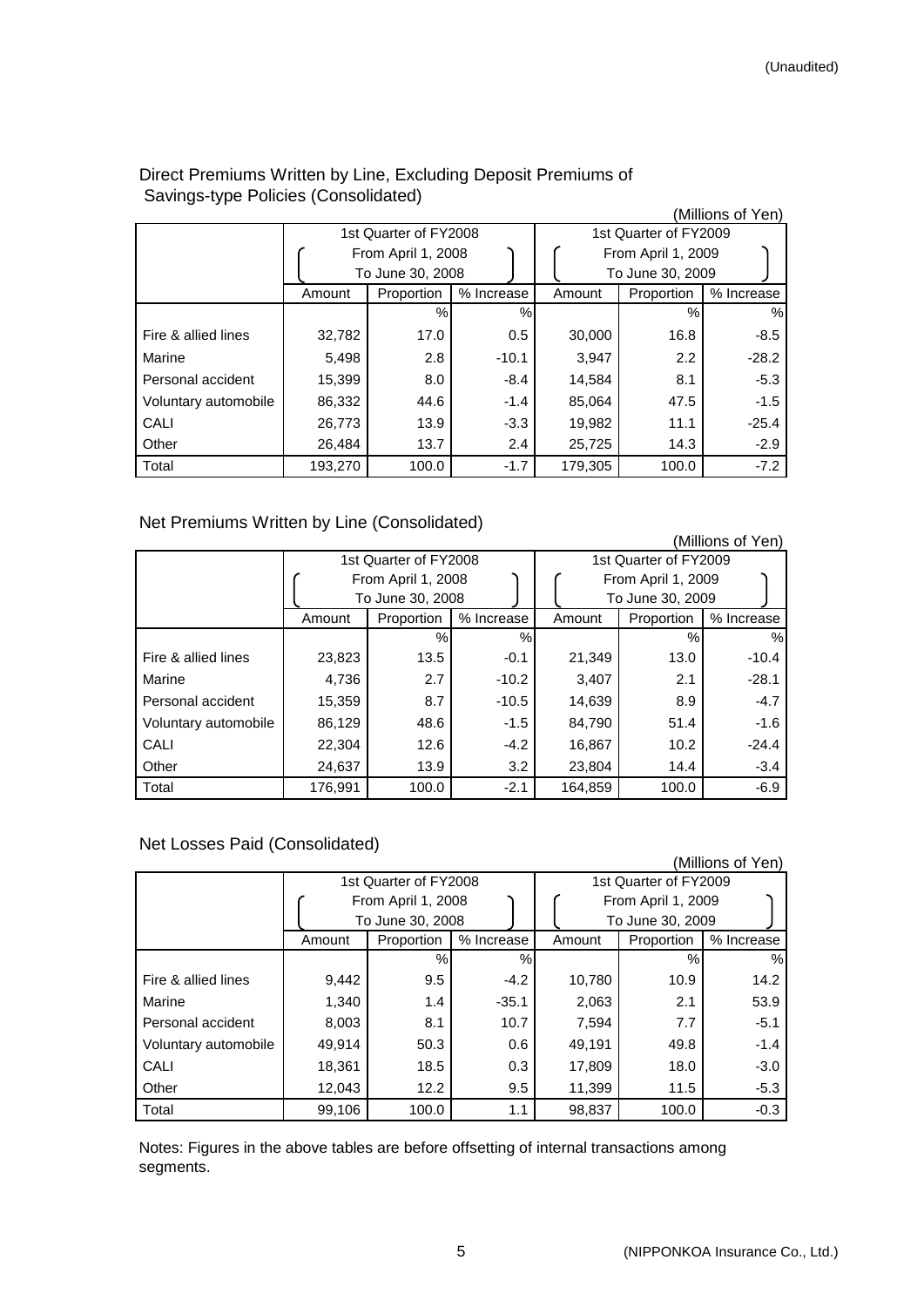# Securities (Consolidated)

# 1. Bonds classified as held-to-maturity securities whose fair value is readily determinable

|                               |                           |                   | (Millions of Yen) |  |  |  |
|-------------------------------|---------------------------|-------------------|-------------------|--|--|--|
|                               | End of 1st Quarter FY2009 |                   |                   |  |  |  |
|                               | (As of June 30, 2009)     |                   |                   |  |  |  |
|                               | Cost                      | <b>Fair Value</b> | <b>Difference</b> |  |  |  |
| Public and<br>corporate bonds | 254,194                   | 257,294           | 3,100             |  |  |  |
| Foreign securities            |                           |                   |                   |  |  |  |
| <b>T</b> otal                 | 254,194                   | 257,294           | 3,100             |  |  |  |

2. Bonds classified as securities held for underwriting-reserve whose fair value is readily determinable

|                               |                           |                   | (Millions of Yen) |  |  |  |
|-------------------------------|---------------------------|-------------------|-------------------|--|--|--|
|                               | End of 1st Quarter FY2009 |                   |                   |  |  |  |
|                               | (As of June 30, 2009)     |                   |                   |  |  |  |
|                               | Cost                      | <b>Fair Value</b> | <b>Difference</b> |  |  |  |
| Public and<br>corporate bonds | 5,334                     | 5,448             | 113               |  |  |  |
| Foreign securities            |                           |                   |                   |  |  |  |
| Total                         | 5,334                     | 5,448             | 113.              |  |  |  |

 $(0.4:0:$ 3. Securities classified as available-for-sale securities whose fair value is readily determinable

|                               |                           |                       | (Millions of Yen) |  |  |  |  |  |
|-------------------------------|---------------------------|-----------------------|-------------------|--|--|--|--|--|
|                               | End of 1st Quarter FY2009 |                       |                   |  |  |  |  |  |
|                               |                           | (As of June 30, 2009) |                   |  |  |  |  |  |
|                               | Cost                      | <b>Fair Value</b>     | <b>Difference</b> |  |  |  |  |  |
| Public and<br>corporate bonds | 891,193                   | 904,298               | 13,104            |  |  |  |  |  |
| Domestic equities             | 327,320                   | 580,230               | 252,909           |  |  |  |  |  |
| Foreign securities            | 383,986                   | 356,940               | $-27,045$         |  |  |  |  |  |
| <b>Others</b>                 | 16,220                    | 16,427                | 207               |  |  |  |  |  |
| Total                         | 1,618,721                 | 1,857,897             | 239,176           |  |  |  |  |  |

Notes:

1. With respect to securities classified as available-for-sale securities whose fair value is readily determinable, the figures for cost are after write-down due to impairment. As to write-down of securities with fair-value due to impairment, the Company recognizes revaluation loss on all the securities whose fair value has declined by 30% or more of book value.

2. "Others" in the above table includes beneficiary right of loan receivables, which is classified as monetary receivables bought in the balance sheet.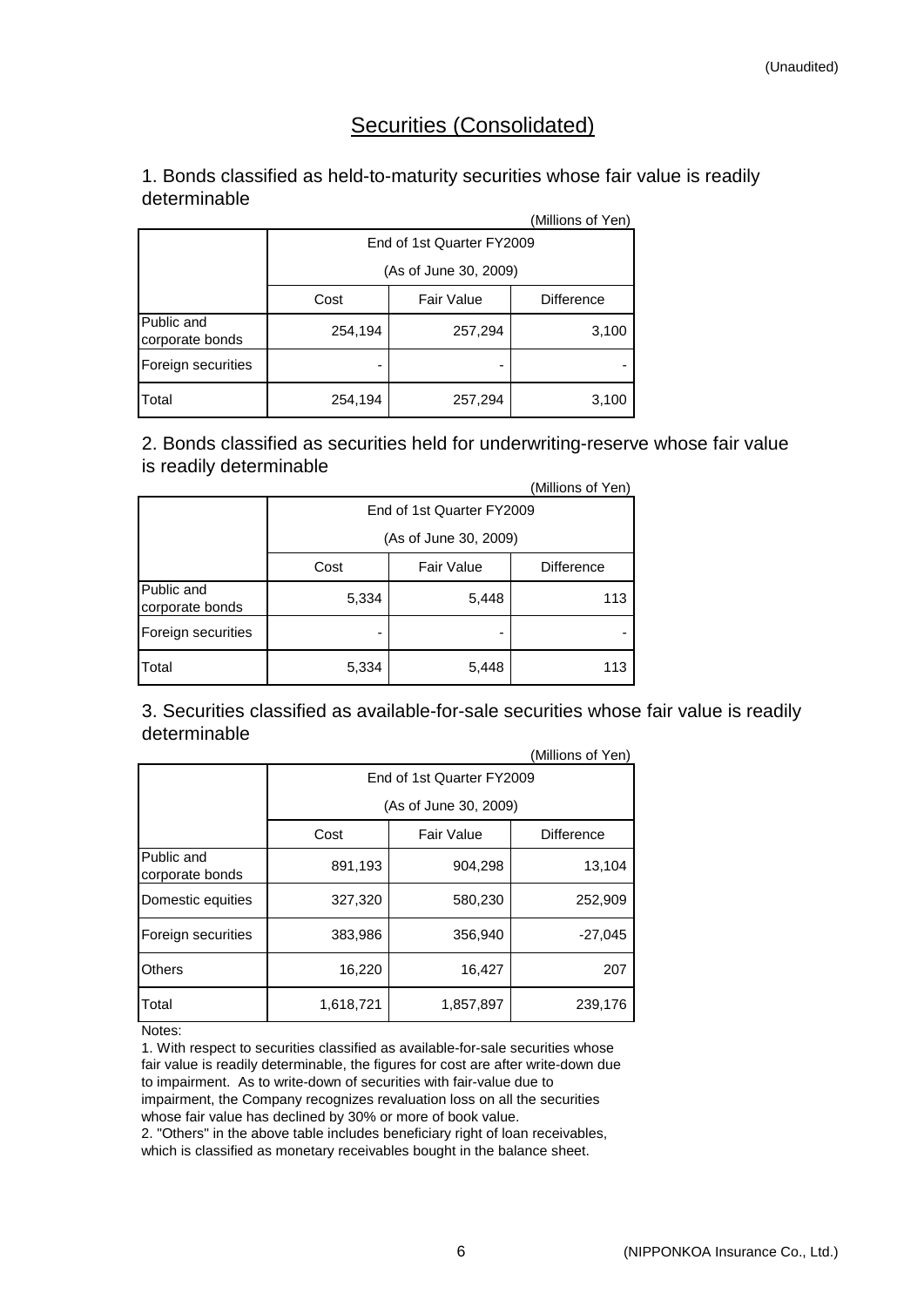# Money in Trust (Consolidated)

# 1. Money in trust classified as held-to-maturity: None

# 2. Money in trust classified as trading or available-for-sale

| (Millions of Yen) |                           |                   |                   |  |  |  |  |
|-------------------|---------------------------|-------------------|-------------------|--|--|--|--|
|                   | End of 1st Quarter FY2009 |                   |                   |  |  |  |  |
|                   | (As of June 30, 2009)     |                   |                   |  |  |  |  |
|                   | Cost                      | <b>Fair Value</b> | <b>Difference</b> |  |  |  |  |
| Money in Trust    | 34,000                    | 33,714            | $-285$            |  |  |  |  |

Note: Besides those in the above table, there are money in trusts accounted at cost on the balance sheet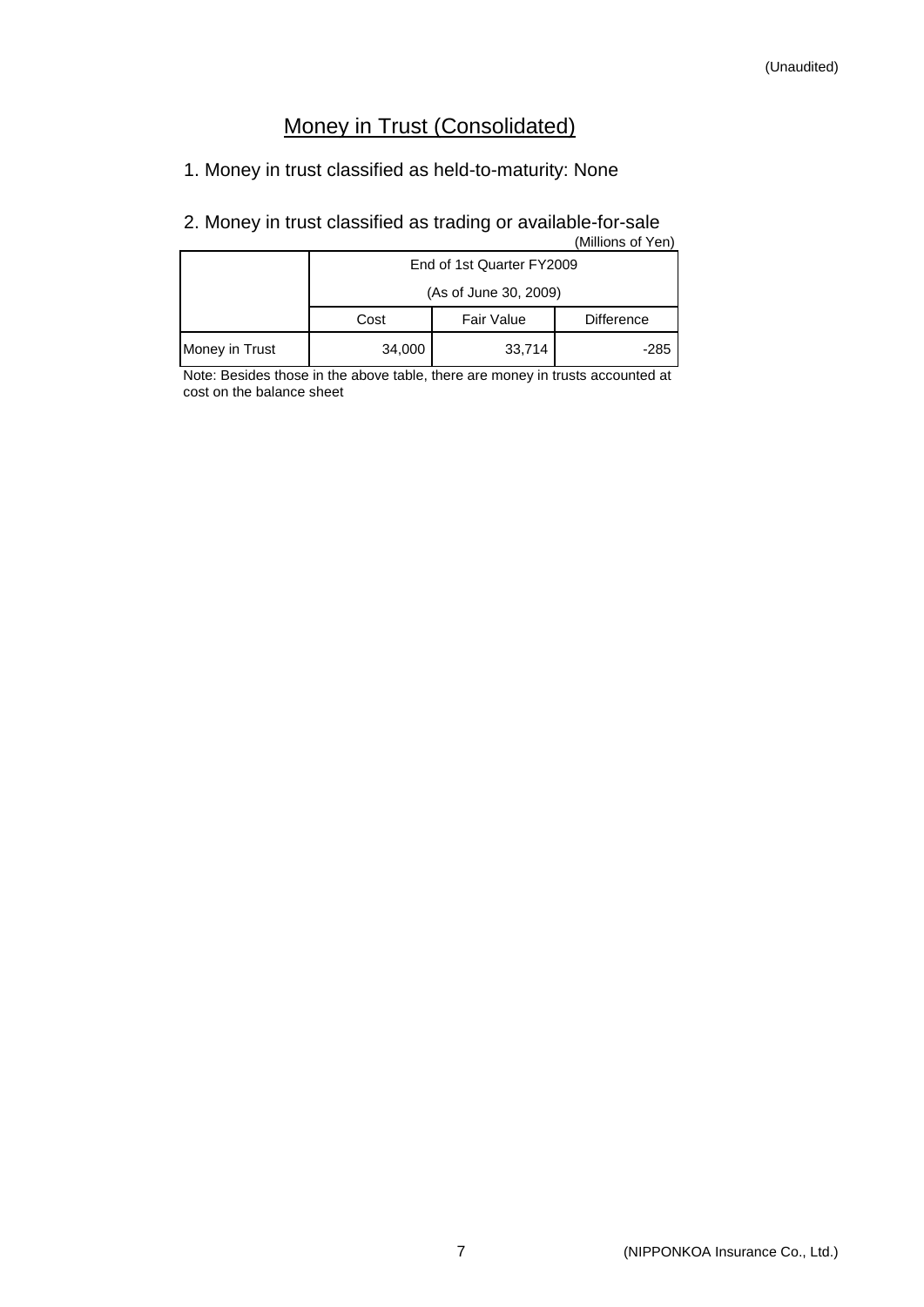# Derivatives (Consolidated)

|               |                    |                            |                       | (Millions of Yen)           |  |  |  |
|---------------|--------------------|----------------------------|-----------------------|-----------------------------|--|--|--|
|               |                    | End of 1st Quarter FY2009  |                       |                             |  |  |  |
|               | Transaction        |                            | (As of June 30, 2009) |                             |  |  |  |
|               |                    | Contracted amount,<br>etc. | Fair value            | Net unrealized<br>gain/loss |  |  |  |
| Interest rate | Swap               | 15,000                     | 104                   | 104                         |  |  |  |
| <b>Others</b> | Credit derivatives |                            |                       |                             |  |  |  |
|               | Short positions    | 7,000                      | -59                   | $-59$                       |  |  |  |
|               | Long positions     | 3,360                      | 139                   | 139                         |  |  |  |
|               | Subtotal           |                            |                       | 80                          |  |  |  |
|               | Total              |                            |                       | 185                         |  |  |  |

Notes: Figures in the above table do not include derivative transactions which qualify for hedge accounting.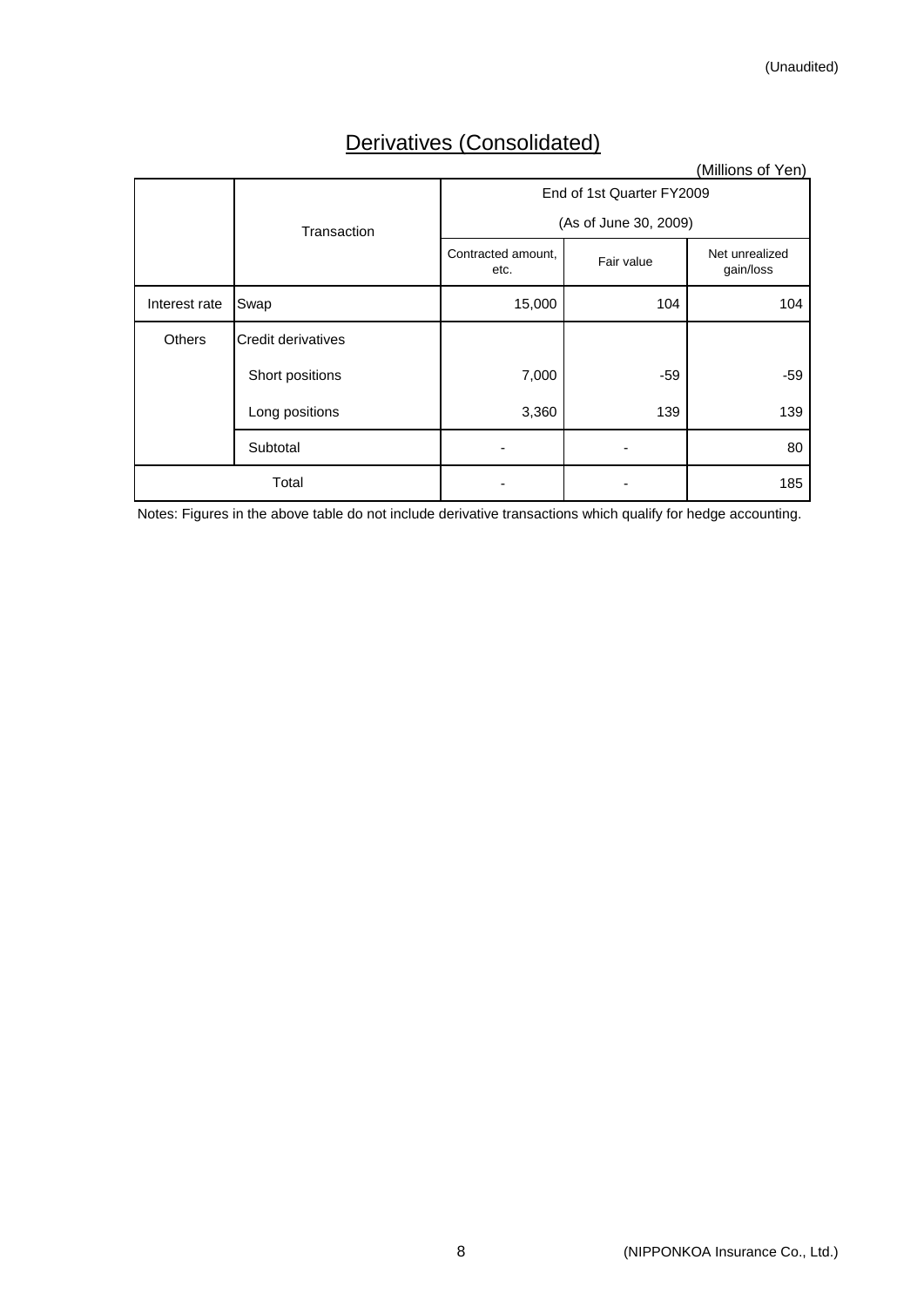(Unaudited)

# Nonconsolidated Income Statement (Summary)

|                                             |                                             |  |                                       |                                       |                         | (Millions of Yen)                       |
|---------------------------------------------|---------------------------------------------|--|---------------------------------------|---------------------------------------|-------------------------|-----------------------------------------|
|                                             |                                             |  | 1st Quarter of FY2008                 | 1st Quarter of FY2009                 | Change                  |                                         |
|                                             |                                             |  | From Apr. 1, 2008<br>To Jun. 30, 2008 | From Apr. 1, 2009<br>To Jun. 30, 2009 |                         |                                         |
|                                             |                                             |  | Amount                                | Amount                                | Amount Increase         | %Increase                               |
|                                             | Underwriting income                         |  | 204,287                               | 192,970                               | $-11,316$               | $\%$<br>$-5.5$                          |
|                                             | (Net premiums written                       |  | 174,411                               | 162,099                               | $-12,311$               | $-7.1$                                  |
|                                             | Deposit premiums from policyholders         |  | 16,049                                | 7,477                                 | $-8,572$                | $-53.4$                                 |
|                                             | ( Reversal of underwriting reserves         |  | 6,379                                 | 17,262                                | 10,882<br>l (           | 170.6<br>$\mathcal{H}$<br>$\mathcal{L}$ |
|                                             | Underwriting expenses                       |  | 174,121                               | 161,135                               | $-12,986$               | $-7.5$                                  |
| Section of Ordinary Profit and Loss         | (Net losses paid                            |  | 97,800                                | 97,367                                | $-433$                  | $-0.4$<br>$\lambda$                     |
|                                             | Loss adjustment expenses                    |  | 8,544                                 | 8,785                                 | 241                     | 2.8                                     |
|                                             | Net commissions and brokerage expenses      |  | 29,888                                | 27,960                                | $-1,928$                | $-6.5$                                  |
|                                             | Maturity refunds to policyholders           |  | 33,355                                | 25,540                                | $-7,815$                | $-23.4$                                 |
|                                             | Provision of reserve for outstanding claims |  | 4,453                                 | 1,407                                 | $-3,045$                | $-68.4$                                 |
|                                             | Investment income                           |  | 12,785                                | 12,310                                | $-474$                  | $-3.7$                                  |
|                                             | (Interest and dividends                     |  | 17,035                                | 14,347                                | $-2,688$                | $-15.8$                                 |
|                                             | Gain on sale of securities                  |  | 1,069                                 | 1,941                                 | 872                     | 81.6                                    |
|                                             | Gain for derivative financial instruments   |  |                                       | 1,217                                 | 1,217<br>$\overline{ }$ |                                         |
|                                             | Investment expenses                         |  | 4,236                                 | 2,418                                 | $-1,818$                | $-42.9$                                 |
|                                             | (Loss on sale of securities                 |  | 990                                   | 478                                   | $-512$                  | $-51.7$                                 |
|                                             | Revaluation loss on securities              |  | 584                                   | 179                                   | $-405$                  | $-69.3$                                 |
|                                             | Loss for derivative financial instruments   |  | 1,762                                 |                                       | $-1,762$                | $-100.0$                                |
|                                             | Provision of reserve for investment loss    |  | 491                                   | 206                                   | $-285$                  | $-58.1$                                 |
|                                             | Operating and administrative<br>expenses    |  | 30,503                                | 30,627                                | 124                     | 0.4                                     |
|                                             | Net Other ordinary income                   |  | 969                                   | 187                                   | $-782$                  | $-80.6$                                 |
|                                             | <b>Ordinary Profit</b>                      |  | 9,180                                 | 11,288                                | 2,107                   | 23.0                                    |
|                                             | Special income                              |  | 11                                    | $\Omega$                              | $-10$                   | $-94.3$                                 |
| Section of<br>Special<br>Profit and<br>Loss | <b>Special loss</b>                         |  | 738                                   | 1,231                                 | 493                     | 66.9                                    |
|                                             | <b>Special Profit</b>                       |  | $-726$                                | $-1,231$                              | $-504$                  |                                         |
|                                             | Income before income taxes                  |  | 8,453                                 | 10,057                                | 1,603                   | 19.0                                    |
| Income taxes                                |                                             |  | 1,467                                 | 56                                    | $-1,411$                | $-96.2$                                 |
|                                             | Tax adjustment                              |  | 330                                   | 2,585                                 | 2,254                   | 682.9                                   |
| Net Income                                  |                                             |  | 6,655                                 | 7,415                                 | 760                     | 11.4                                    |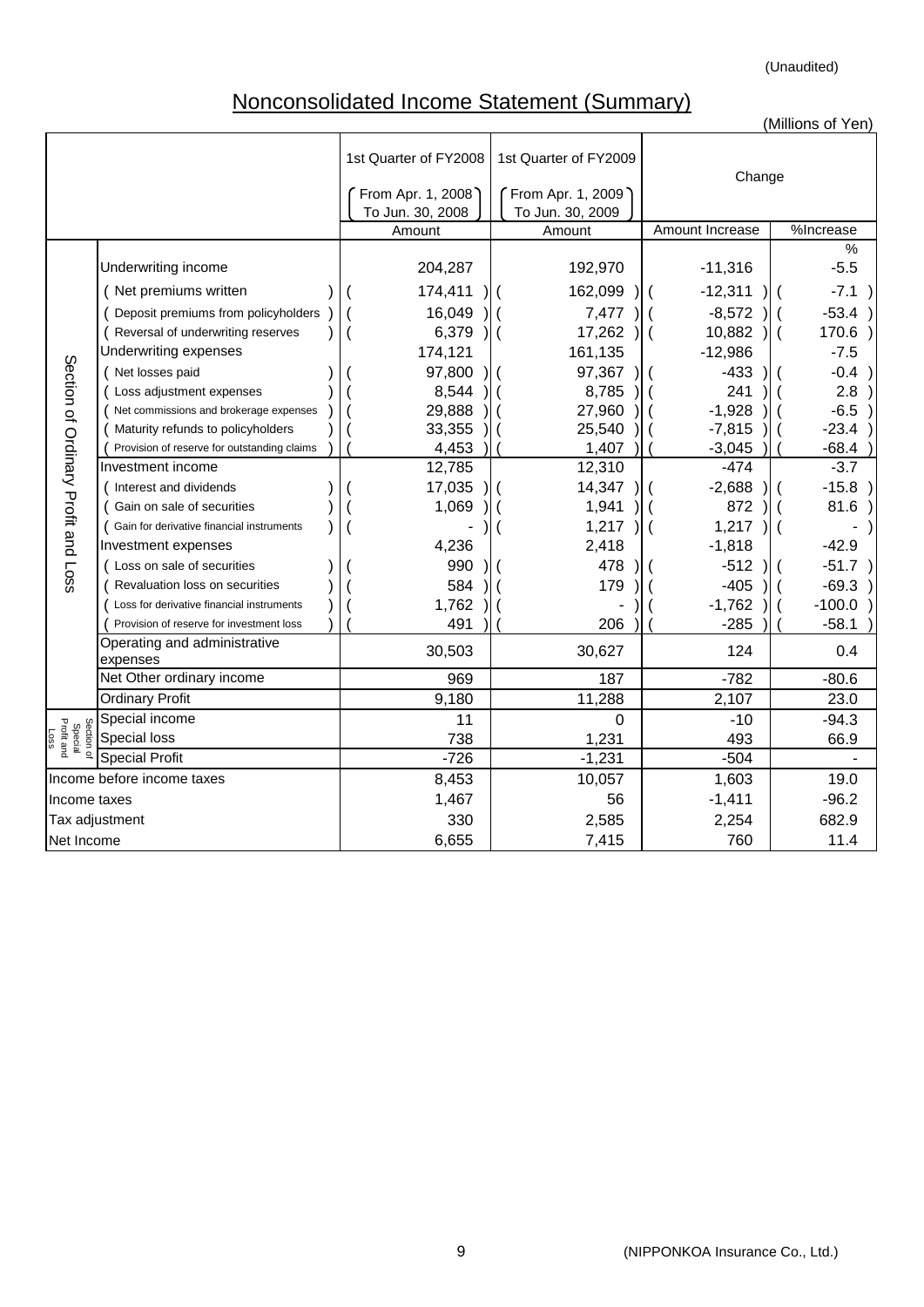# Direct Premiums Written by Line, Excluding Deposit Premiums of Savings-type Policies (Nonconsolidated)

|                      |         |                       |            |                       |                    | (Millions of Yen) |  |
|----------------------|---------|-----------------------|------------|-----------------------|--------------------|-------------------|--|
|                      |         | 1st Quarter of FY2008 |            | 1st Quarter of FY2009 |                    |                   |  |
|                      |         | From April 1, 2008    |            |                       | From April 1, 2009 |                   |  |
|                      |         | To June 30, 2008      |            |                       | To June 30, 2009   |                   |  |
|                      | Amount  | Proportion            | % Increase | Amount                | Proportion         | % Increase        |  |
|                      |         | $\%$                  | $\%$       |                       | %                  | $\%$              |  |
| Fire & allied lines  | 32,030  | 16.9                  | 0.8        | 29,348                | 16.7               | $-8.4$            |  |
| Marine               | 4,793   | 2.5                   | $-6.9$     | 3,398                 | 1.9                | $-29.1$           |  |
| Personal accident    | 15,339  | 8.1                   | $-8.6$     | 14,544                | 8.3                | $-5.2$            |  |
| Voluntary automobile | 84,422  | 44.6                  | $-1.6$     | 82,717                | 47.2               | $-2.0$            |  |
| CALI                 | 26,773  | 14.1                  | $-3.3$     | 19,982                | 11.4               | $-25.4$           |  |
| Other                | 26,053  | 13.8                  | 1.9        | 25,438                | 14.5               | $-2.4$            |  |
| Total                | 189,413 | 100.0                 | $-1.7$     | 175,431               | 100.0              | $-7.4$            |  |

Net Premiums Written by Line (Nonconsolidated)

|                      |         |                       |            |                       |                    | (Millions of Yen) |  |
|----------------------|---------|-----------------------|------------|-----------------------|--------------------|-------------------|--|
|                      |         | 1st Quarter of FY2008 |            | 1st Quarter of FY2009 |                    |                   |  |
|                      |         | From April 1, 2008    |            |                       | From April 1, 2009 |                   |  |
|                      |         | To June 30, 2008      |            |                       | To June 30, 2009   |                   |  |
|                      | Amount  | Proportion            | % Increase | Amount                | Proportion         | % Increase        |  |
|                      |         | $\%$                  | %          |                       | $\%$               | %                 |  |
| Fire & allied lines  | 23,746  | 13.6                  | $-0.3$     | 21,266                | 13.1               | $-10.4$           |  |
| Marine               | 4,278   | 2.5                   | $-9.1$     | 3,190                 | 2.0                | $-25.4$           |  |
| Personal accident    | 15,325  | 8.8                   | $-10.6$    | 14,613                | 9.0                | $-4.6$            |  |
| Voluntary automobile | 84,261  | 48.2                  | $-1.6$     | 82,486                | 50.9               | $-2.1$            |  |
| CALI                 | 22,264  | 12.8                  | $-4.3$     | 16,837                | 10.4               | $-24.4$           |  |
| Other                | 24,535  | 14.1                  | 3.1        | 23,705                | 14.6               | $-3.4$            |  |
| Total                | 174,411 | 100.0                 | $-2.2$     | 162,099               | 100.0              | $-7.1$            |  |

Net Losses Paid (Nonconsolidated)

|                      |        |                                             |               |                                             |                  | (Millions of Yen) |  |
|----------------------|--------|---------------------------------------------|---------------|---------------------------------------------|------------------|-------------------|--|
|                      |        | 1st Quarter of FY2008<br>From April 1, 2008 |               | 1st Quarter of FY2009<br>From April 1, 2009 |                  |                   |  |
|                      |        | To June 30, 2008                            |               |                                             | To June 30, 2009 |                   |  |
|                      | Amount | % Change                                    | Loss Ratio    | Amount                                      | % Change         | Loss Ratio        |  |
|                      |        | $\%$                                        | $\frac{0}{0}$ |                                             | $\%$             | %                 |  |
| Fire & allied lines  | 9,516  | $-3.2$                                      | 43.9          | 10,785                                      | 13.3             | 54.9              |  |
| Marine               | 1,282  | $-33.6$                                     | 31.1          | 1,904                                       | 48.5             | 61.1              |  |
| Personal accident    | 7,995  | 10.9                                        | 57.1          | 7,584                                       | $-5.1$           | 57.6              |  |
| Voluntary automobile | 48,796 | 0.5                                         | 63.2          | 48,002                                      | $-1.6$           | 64.0              |  |
| CALI                 | 18,320 | 0.3                                         | 88.2          | 17,765                                      | $-3.0$           | 111.9             |  |
| Other                | 11,888 | 8.5                                         | 52.9          | 11,324                                      | $-4.7$           | 52.6              |  |
| Total                | 97,800 | 1.1                                         | 61.0          | 97,367                                      | $-0.4$           | 65.5              |  |

Notes: Denominator of loss ratio is net losses paid plus loss adjustment expenses.